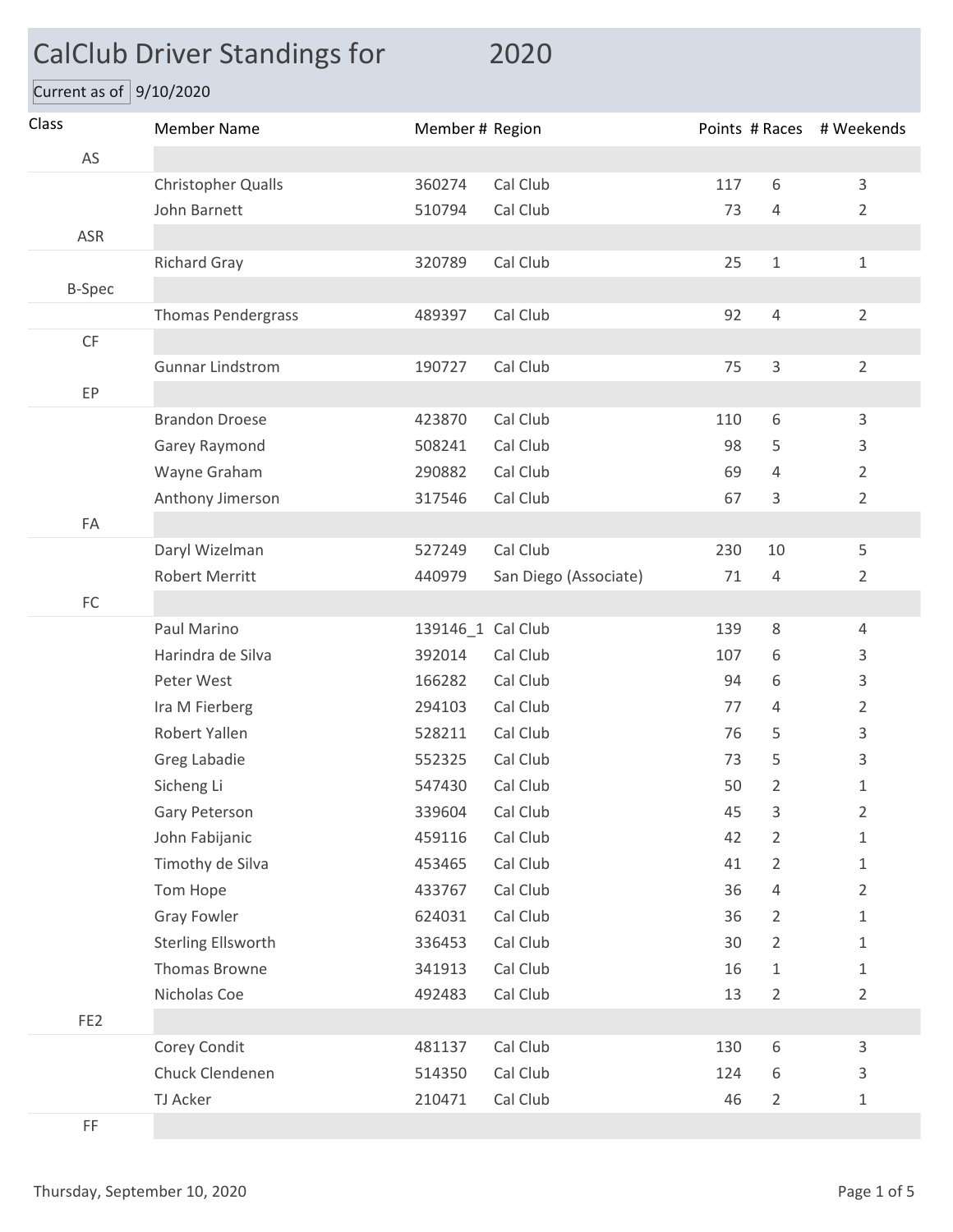| Class           | <b>Member Name</b>        | Member # Region   |                           |     |                | Points # Races # Weekends |
|-----------------|---------------------------|-------------------|---------------------------|-----|----------------|---------------------------|
|                 | Eric Poulsen              | 527187            | Cal Club                  | 154 | 8              | 4                         |
|                 | Dutch Schultz             | 383876            | Cal Club                  | 38  | $\overline{2}$ | 1                         |
| <b>FFTS</b>     |                           |                   |                           |     |                |                           |
|                 | <b>Stewart Paterson</b>   | 311666_0 Cal Club |                           | 100 | 6              | 3                         |
|                 | Eric Little               | 511202            | Cal Club                  | 64  | 4              | $\overline{2}$            |
|                 | Mike C Callas             | 519501            | Cal Club                  | 39  | 3              | $\overline{2}$            |
|                 | <b>Marshall MacKinnon</b> | 547188            | Cal Club                  | 25  | $\mathbf{1}$   | 1                         |
| FP              |                           |                   |                           |     |                |                           |
|                 | <b>Ben Valentine</b>      | 402434            | Cal Club                  | 50  | $\overline{2}$ | $\mathbf{1}$              |
|                 | James Whitton             | 130127            | Cal Club                  | 50  | 2              | 1                         |
|                 | Garey Raymond             | 508241            | Cal Club                  | 46  | $\overline{2}$ | $\mathbf{1}$              |
|                 | Gary Murph                | 124025            | Cal Club                  | 39  | 4              | $\overline{2}$            |
|                 | Ethan Shippert            | 231135            | Cal Club                  | 25  | 1              | 1                         |
| <b>FV</b>       |                           |                   |                           |     |                |                           |
|                 | Mark Edwards              | 63787_1           | Cal Club                  | 210 | 9              | 5                         |
|                 | Charlie Turner            | 261282            | Cal Club                  | 155 | 8              | 4                         |
|                 | Don Manthe                | 254525            | Cal Club                  | 53  | 3              | $\overline{2}$            |
| <b>FX</b>       |                           |                   |                           |     |                |                           |
|                 | <b>Terrence Carraher</b>  | 466278            | Cal Club                  | 164 | 8              | 4                         |
|                 | <b>Steve Martin</b>       | 504164            | Cal Club                  | 134 | 6              | 3                         |
|                 | Tom Van Wie               | 251532            | San Diego (Associate)     | 127 | 8              | 4                         |
|                 | <b>Richard Shea</b>       | 414880            | Cal Club                  | 84  | 4              | $\overline{2}$            |
|                 | C.J. Ray                  | 616127            | Cal Club                  | 39  | $\overline{2}$ | 1                         |
| GT1             |                           |                   |                           |     |                |                           |
|                 | Michael Lewis             | 113617            | San Diego (Associate)     | 100 | 4              | $\overline{2}$            |
| GT <sub>2</sub> |                           |                   |                           |     |                |                           |
|                 | Oli Thordarson            | 375061            | Cal Club                  | 118 | 6              | 3                         |
|                 | Mike Henderson            | 124620            | Cal Club                  | 72  | $\overline{4}$ | $\overline{2}$            |
|                 | Robert Kelly              | 63994             | Cal Club                  | 57  | $\overline{7}$ | 5                         |
|                 | <b>Tim Rankin</b>         | 385356            | Cal Club                  | 50  | $\overline{2}$ | 1                         |
|                 | Mitch Maruosh             | 462769            | San Francisco (Associate) | 50  | 2              | 1                         |
|                 | Michele Abbate            | 365109            | Las Vegas (Associate)     | 50  | $\overline{2}$ | 1                         |
|                 | Jeffrey Starkweather      | 541734            | Cal Club                  | 21  | $\mathbf{1}$   | 1                         |
| GT3             |                           |                   |                           |     |                |                           |
|                 | Scott Graham              | 389475            | Cal Club                  | 94  | 6              | 3                         |
|                 | Michael Lewis             | 113617            | San Diego (Associate)     | 75  | 4              | 2                         |
|                 | Mike Henderson            | 124620            | Cal Club                  | 68  | 4              | $\overline{2}$            |
|                 | <b>Wolfgang Maike</b>     | 42175 1           | Cal Club                  | 44  | 3              | $\overline{2}$            |
|                 | Randy Hernanadez          | 527168            | Cal Club                  | 25  | $\mathbf{1}$   | 1                         |
| GTL             |                           |                   |                           |     |                |                           |
|                 | <b>Brian Linn</b>         | 135242            | Cal Club                  | 93  | 5              | 3                         |
|                 | Micahel UpdeGraff         | 325831            | Cal Club                  | 85  | 4              | 2                         |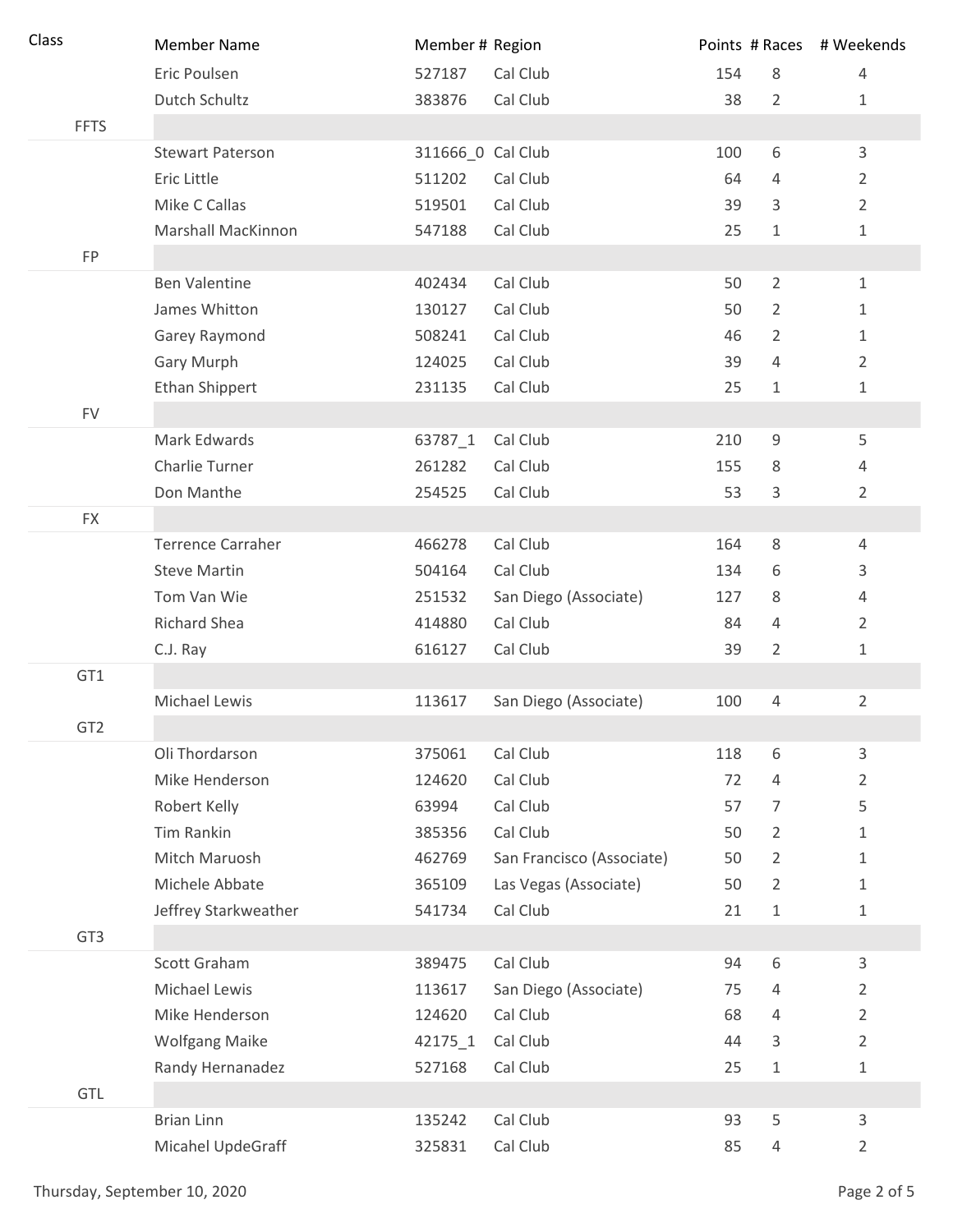| Class          | <b>Member Name</b>                | Member # Region   |                           |           |                     | Points # Races # Weekends        |
|----------------|-----------------------------------|-------------------|---------------------------|-----------|---------------------|----------------------------------|
|                | Michael Lewis                     | 113617            | San Diego (Associate)     | 25        | $\overline{2}$      | $\mathbf{1}$                     |
|                | Craig Carter                      | 359082            | Cal Club                  | 21        | $\mathbf{1}$        | $\overline{2}$                   |
| HP             |                                   |                   |                           |           |                     |                                  |
|                | <b>Ben Valentine</b>              | 402434            | Cal Club                  | 150       | 6                   | $\mathsf{3}$                     |
|                | <b>Bobby Beyer</b>                | 437336            | Cal Club                  | 71        | 4                   | $\overline{2}$                   |
|                | Mike Bachman                      | 30934             | San Francisco (Associate) | 43        | 3                   | $\overline{2}$                   |
| <b>ITA</b>     |                                   |                   |                           |           |                     |                                  |
|                | Max Minshull                      | 624060            | Cal Club                  | 50        | $\overline{2}$      | $\mathbf 1$                      |
| <b>ITE</b>     |                                   |                   |                           |           |                     |                                  |
|                | Glen Griswold                     | 506719            | Cal Club                  | 100       | 4                   | $\overline{2}$                   |
|                | Paul Gassen                       | 387638            | Cal Club                  | 71        | 3                   | $\overline{2}$                   |
| P1             |                                   |                   |                           |           |                     |                                  |
|                | Johnnie Crean                     | 49                | Cal Club                  | 135       | 6                   | $\mathsf{3}$                     |
|                | Joseph Moran                      | 80709             | Cal Club                  | 67        | $\overline{4}$      | $\overline{2}$                   |
|                | <b>Timothy Day</b>                | 391495            | Cal Club                  | 17        | $\mathbf{1}$        | $\mathbf 1$                      |
| P <sub>2</sub> |                                   |                   |                           |           |                     |                                  |
|                | Norm Benson                       | 510588            | Cal Club                  | 142       | 6                   | 3                                |
|                | Joseph Moran                      | 80709             | Cal Club                  | 50        | $\overline{2}$      | $\mathbf 1$                      |
|                | Robert Kazen                      | 338303            | Cal Club                  | 50        | $\overline{2}$      | $\mathbf 1$                      |
|                | Rene Lohr                         | 403670            | Cal Club                  | 42        | $\overline{2}$      | $\mathbf{1}$                     |
| S <sub>2</sub> |                                   |                   |                           |           |                     |                                  |
|                | Jeff Anderson                     | 176634_1 Cal Club |                           | 42        | $\overline{2}$      | $\mathbf{1}$                     |
|                | Stu Hanssen                       | 154732            | Cal Club                  | 36        | $\overline{2}$      | $\mathbf 1$                      |
|                | Robert Lovenson                   | 249067            | Cal Club                  | 33        | $\overline{2}$      | $\mathbf{1}$                     |
|                | James Capelle                     | 412140            | Cal Club                  | 21        | $\overline{2}$      | 1                                |
|                | Adam Draizin                      | 417124            | Cal Club                  | 17        | 1                   | 1                                |
| SM             |                                   |                   |                           |           |                     |                                  |
|                | Jeremy Rutter                     | 344256            | Cal Club                  | 147       | $\,8\,$             | $\overline{4}$                   |
|                | Clement Lee<br>Jeff Walker        | 316101            | Cal Club                  | 137       | 8                   | 4                                |
|                | Jack Walker                       | 371779            | Cal Club<br>Cal Club      | 120       | 6                   | 3                                |
|                |                                   | 372995            | Cal Club                  | 102<br>94 | 6                   | 3                                |
|                | <b>Curtis Gong</b><br>Evan Jacobs | 425401<br>549144  | Cal Club                  | 81        | 8<br>$\overline{4}$ | $\overline{4}$<br>$\overline{2}$ |
|                | <b>Bill Nelson</b>                | 320039            | Cal Club                  | 81        | 8                   | 4                                |
|                | Alan Leukhardt IV                 | 302520_4 Cal Club |                           | 56        | 4                   | $\overline{2}$                   |
|                | Alan Leukhardt III                | 302520_1 Cal Club |                           | 33        | 4                   | $\overline{2}$                   |
|                | Chris Lawson                      | 526144            | Cal Club                  | 31        | 3                   | $\overline{2}$                   |
|                | Dave Tweedlie                     | 405557            | Cal Club                  | 28        | $\overline{2}$      | $\mathbf{1}$                     |
|                | Preston Lerner                    | 237642            | Cal Club                  | 27        | $\overline{2}$      | $\mathbf{1}$                     |
|                | Giorgio Pierangeli                | 464397            | Cal Club                  | 27        | $\overline{2}$      | 1                                |
|                | John Stott                        | 119987_1 Cal Club |                           | 25        | $\overline{2}$      | $\mathbf{1}$                     |
|                | Mark Hazboun                      | 518               | Cal Club                  | 22        | $\overline{2}$      | $\mathbf 1$                      |
|                |                                   |                   |                           |           |                     |                                  |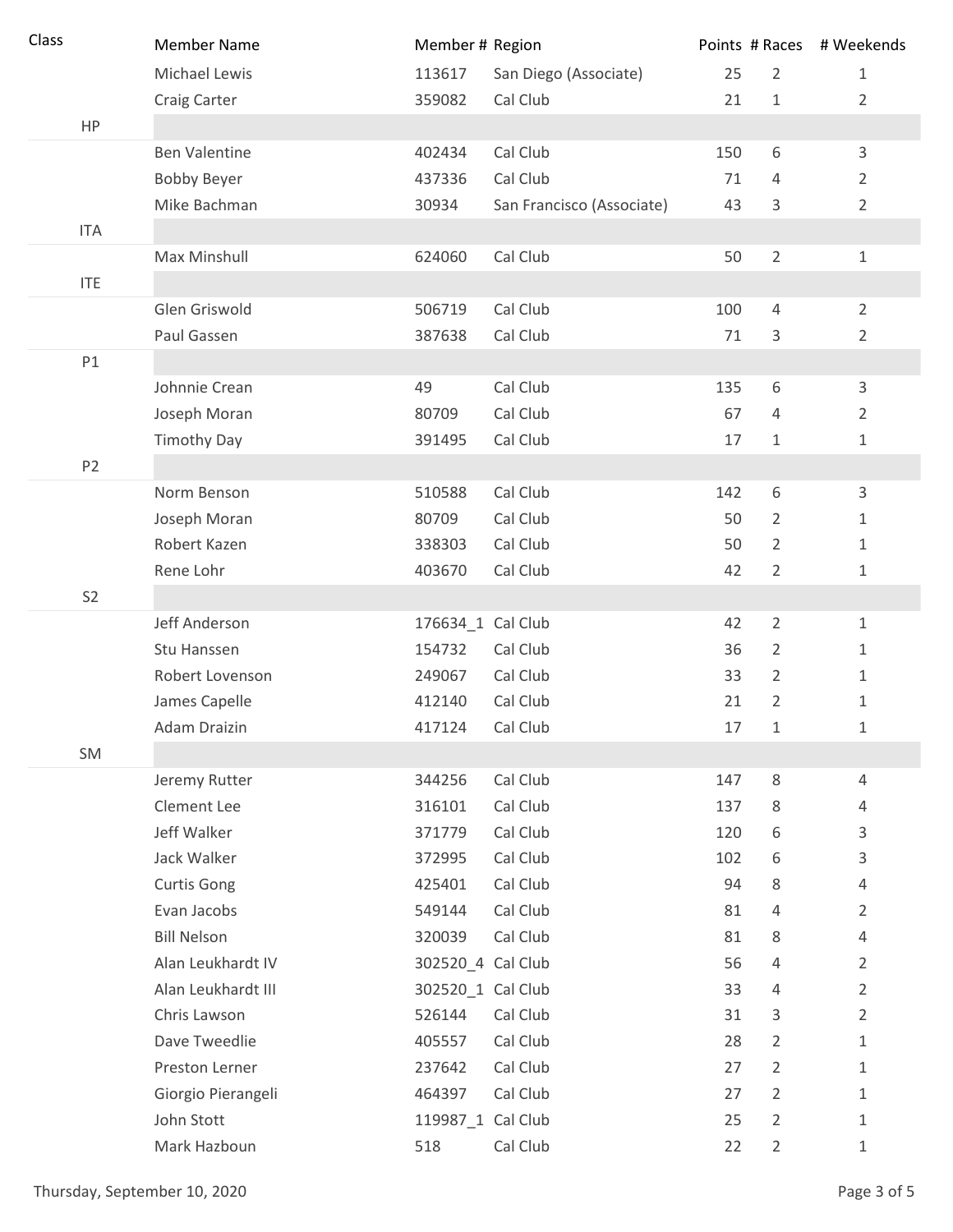| Class         | <b>Member Name</b>    | Member # Region   |                           |                |                | Points # Races # Weekends |
|---------------|-----------------------|-------------------|---------------------------|----------------|----------------|---------------------------|
|               | Gabriel Estrada Jr.   | 479092            | Cal Club                  | 16             | $\mathbf{1}$   | $\mathbf 1$               |
|               | Jim Rueff             | 110361            | Cal Club                  | 10             | $\mathbf{1}$   | 1                         |
| SMT           |                       |                   |                           |                |                |                           |
|               | Max Minshull          | 624060            | Cal Club                  | 50             | $\overline{2}$ | $\mathbf{1}$              |
|               | David Varco           | 227164            | Cal Club                  | 42             | 2              | 1                         |
|               | John Stott            | 119987 1 Cal Club |                           | 25             | 1              | 1                         |
| SP            |                       |                   |                           |                |                |                           |
|               | Joshua Pitt           | 340024            | Cal Club                  | 150            | 6              | 3                         |
|               | Cal Rothe             | 110452            | San Diego (Associate)     | 50             | $\overline{2}$ | 1                         |
| Spec Corvette |                       |                   |                           |                |                |                           |
|               | Josh Carroll          | 412725            | Cal Club                  | 46             | $\overline{2}$ | $\mathbf{1}$              |
|               | John Nguyen           | 513593            | Cal Club                  | 43             | $\overline{2}$ | 1                         |
|               | <b>Greg Nester</b>    | 611117            | Cal Club                  | 38             | $\overline{2}$ | 1                         |
|               | Anthony Jimerson      | 317546            | Cal Club                  | 18             | 1              | 1                         |
|               | Oli Thordarson        | 375061            | Cal Club                  | 17             | 2              | 1                         |
| Spec MX5      |                       |                   |                           |                |                |                           |
|               | Wesley Mollno         | 403801            | Cal Club                  | 50             | $\overline{2}$ | $\mathbf 1$               |
|               | Todd Launchbaugh      | 276906            | Cal Club                  | 38             | $\overline{2}$ | $\mathbf 1$               |
|               | <b>Richard James</b>  | 156276            | Cal Club                  | 32             | $\overline{2}$ | 1                         |
| <b>SRF</b>    |                       |                   |                           |                |                |                           |
|               | Casey McLoed          | 625502            | San Francisco (Associate) | 67             | 3              | $\overline{2}$            |
|               | Jon French            | 284760_0 Cal Club |                           | 50             | 2              | 1                         |
| SRF3          |                       |                   |                           |                |                |                           |
|               | Jack Willes           | 280918            | Cal Club                  | 144            | $\overline{7}$ | $\overline{4}$            |
|               | Alexander Bermudez    | 502858            | Cal Club                  | 123            | 9              | 5                         |
|               | <b>Bryan Schubert</b> | 527833            | Cal Club                  | 114            | 9              | 5                         |
|               | Paul Marino           | 139146_1 Cal Club |                           | 101            | 9              | 5                         |
|               | Mike Miserendino      | 312012            | Cal Club                  | 96             | 4              | 3                         |
|               | Tom Misrendino        | 131146            | Cal Club                  | 88             | 7              | 4                         |
|               | Jay Rosenthal         | 507814            | Cal Club                  | 73             | 9              | 5                         |
|               | TJ Acker              | 210471            | Cal Club                  | 64             | 3              | 2                         |
|               | Mike McCarthy         | 126037            | Cal Club                  | 55             | 5              | 3                         |
|               | Lee Douglas           | 370148            | Oregon (Associate)        | 37             | 5              | 3                         |
|               | Denny Fosdick         | 137421            | Cal Club                  | 34             | 4              | 2                         |
|               | Dennis Elser          | 616623            | Cal Club                  | 24             | 2              | 1                         |
|               | Mike Skinner          | 477718            | Cal Club                  | 23             | 7              | 4                         |
|               | Douglas Stewart       | 191031            | Cal Club                  | 19             | 4              | $\overline{2}$            |
|               | Thomas Stone          | 524245            | Cal Club                  | 19             | 4              | 3                         |
|               | Wesley Mollno         | 403801            | Cal Club                  | 15             | 1              | 1                         |
|               | Mark Ballangee        | 267269            | Cal Club                  | 10             | 1              | 1                         |
|               | Vince Balch           | 480108            | San Diego (Associate)     | $\overline{7}$ | $\overline{2}$ | 1                         |
|               | Don Palla             | 236212_1 Cal Club |                           | 1              | 1              | $\mathbf{1}$              |